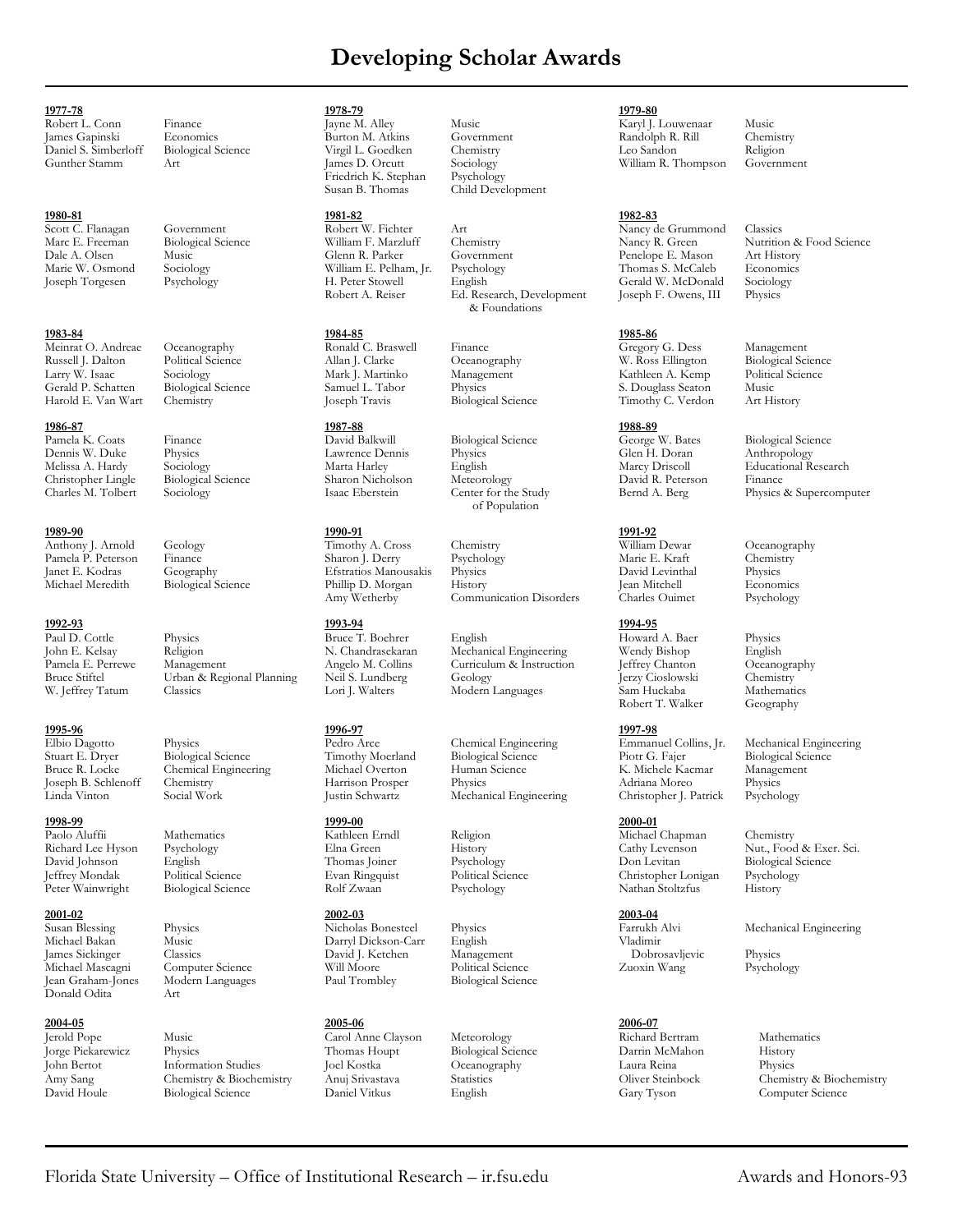## **Developing Scholar Awards (continued)**

Gregory M. Erickson Biological Science Frederick Davis History Stephanie Al Otaiba Teacher Education Debra Fadool Biological Science Robin Goodman English Julianna Baggott English Hong Li Chemistry & Biochemistry Mark Horner Geography Carol Connor Peng Xiong Physics Jon Maner Psychology Min Deng Peng Xiong Physics Jon Maner Psychology Min Deng Biological Science<br>
1999 - Min Deng Biological Science Interior Design (Gregory Dudley Chemistry & Biocl<br>
1999 - Physics III Pable Interior Design (Gregory Dudley Chemistry

# **2010-11 2011-12 2012-13**

Dawn Carr Sociology Sarah Eyerly Music

**2007-08 2008-09 2009-10**

Kathryn H. Tillman Sociology Hengli Tang Biological Science

## **2013-14 2014-15 2015-16** Joseph Hellweg Religion Jeanne Wanzek Center for Reading Rsrch. Walter Boot Psychology Brian Miller Chemistry & Biochemistry Ken Knappenberger Chemistry & Biochemistry Eric Coleman Political Science<br>Michael Shatruk Chemistry & Biochemistry Michael Roper Chemistry & Biochemistry James Justus Philosophy Chemistry & Biochemistry Michael Roper Chemistry & Biochemistry James Justus Philosophy<br>Teacher Education Marcia Marcia School of Information Scott Stagg Chemistry

Jonathan Dennis Biological Science Sara Hart Psychology Andrea U. de Giorgi Classics Fengfeng Ke Ed. Psych. & Learning Sys. Kunihiko Taira Mechanical Engineering Kevin Huffenberger Physics Alan Lemmon Scientific Computing M. Elizabeth Stroupe Biological Science Zhi Wang Emily Lemmon Biological Science Robert Spencer Earth, Ocean & Atmos. Sci. John Schwenkler Philosophy

Kenneth Hanson Chemistry & Biochemistry Colleen Ganley Psychology Jie Yang Computer Science Yan Li, Chem. & Bio. Engineering Yan-Yan Hu Chemistry & Biochemistry Xin Zhang Statistics

Chad Van Iddekinge Management Svetla Slaveva-Griffin Classics

## **2019-20 2020-21**

Matthew J. Goff Religion Alexander Volya Physics Meegan Hanson English Kathleen McCullough Risk Mgmt/Ins, Real

Ming Ye Scientific Computing Yiyuan She Statistics Changchun Zeng Industrial Engineering **2016-17 2017-18 2018-19**

Physics Jill Pable Interior Design Gregory Dudley Chemistry & Biochemistry<br>
Louis St. Laurent Oceanography Ingo Wiedenhoever Physics Ingo Wiedenhoever Physics

Mohamed Kabbaj Biomedical Sciences Carlos Bolanos Psychology Susan Latturner Chemistry & Biochemistry<br>Michael P. Kaschak Psychology Kathleen McCullough Risk Mgmt/Ins, Real William Oates Mechanical Engineering Piyush Kumar Computer Science Estate & Legal Stds. Wei Yang Chemistry & Biochemistry

# Young-Suk Kim Teacher Education Marcia Mardis School of Information Scott Stagg Chemistry & Biochemistry

Takemichi Okui Physics Eugene DePrince Chemistry & Biochemistry

## **Graduate Faculty Mentor Award**

### **2007-08 2008-09 2009-10**

Anuj Srivastava

Joseph Beckham Ed. Leadership/Policy St. Reb Braddock Motion Picture Arts Vanessa Dennen Ed. Psychology & LS Nina Efimov Modern Languages Michael Brady Marketing Debra Fadool Biological Science Richard Feiock Public Administration Stanley Gontarski English Robert Hart Rarth, Ocean, Atmos.<br>
Amy Sang Chemistry & Biochemistry Richard Hyson Psychology Geoffrey Strouse Chemistry & Biochem. Amy Sang Chemistry & Biochemistry Richard Hyson Psychology Geoffrey Strouse Chemistry Chemistry & Biochemistry<br>Phillip Steinberg Geography Valerie Scoon Motion Picture Arts Zuoxin Wang Psychology Phillip Steinberg Geography Valerie Scoon Motion Picture Arts Zuoxin Wang Psychology

# **2004-05 2005-06 2006-07**

## **2010-11 2011-12 2012-13**

Computer Science

Henry Fuelberg Meteorology **Nancy de Grummond** Classics Stephanie Al Otaiba Teacher Education<br>
Don Levitan Biological Science William Hillison Accounting Carol Anne Clavson Meteorology  $\begin{array}{l|l|l|l|}\hline \text{Henty Fuelberg}&\text{Meteorology}&\text{Nancy de Grummond}&\text{Classics}&\text{Stephanie Al Otaiba}&\text{Teacher Edu&\nDon Levitan &\text{Biological Science}&\text{William Hillison}&\text{Accounting}&\text{Carol Anne Clayson}&\text{Meteorology}&\text{Meterorology}&\text{Meterorology}&\text{Caryon}&\text{Antic} &\text{Caryon}&\text{Meterorology}&\text{Meterorology}&\text{Meterorology}&\text{Meterorology}&\text{Meterorology}&\text{Meterorology}&\text{Meterorology}&\text{Meterorology}&\text{Meterorology}&\text{$ Frank Kowalsky Music Music Yun-Hwa Hsieh Nut., Food & Exer. Sci.<br>Richard Liang Industrial Engineering Norman Schmidt Psychology Pamela Perrewe Management Richard Liang Industrial Engineering Norman Schmidt Psychology

Jonathan Grant History Thomas Joiner Psychology Thomas C.S. Keller, III Biological Science Donald Horward History Mark Winegardner English Tiruvalam Krishnamurti Meteorology James P. Jones History Lisa Waxman Interior Design Alan R. Lang Psychology Clifford Madsen Music Gerald Ferris Management Irene Padavic Sociology